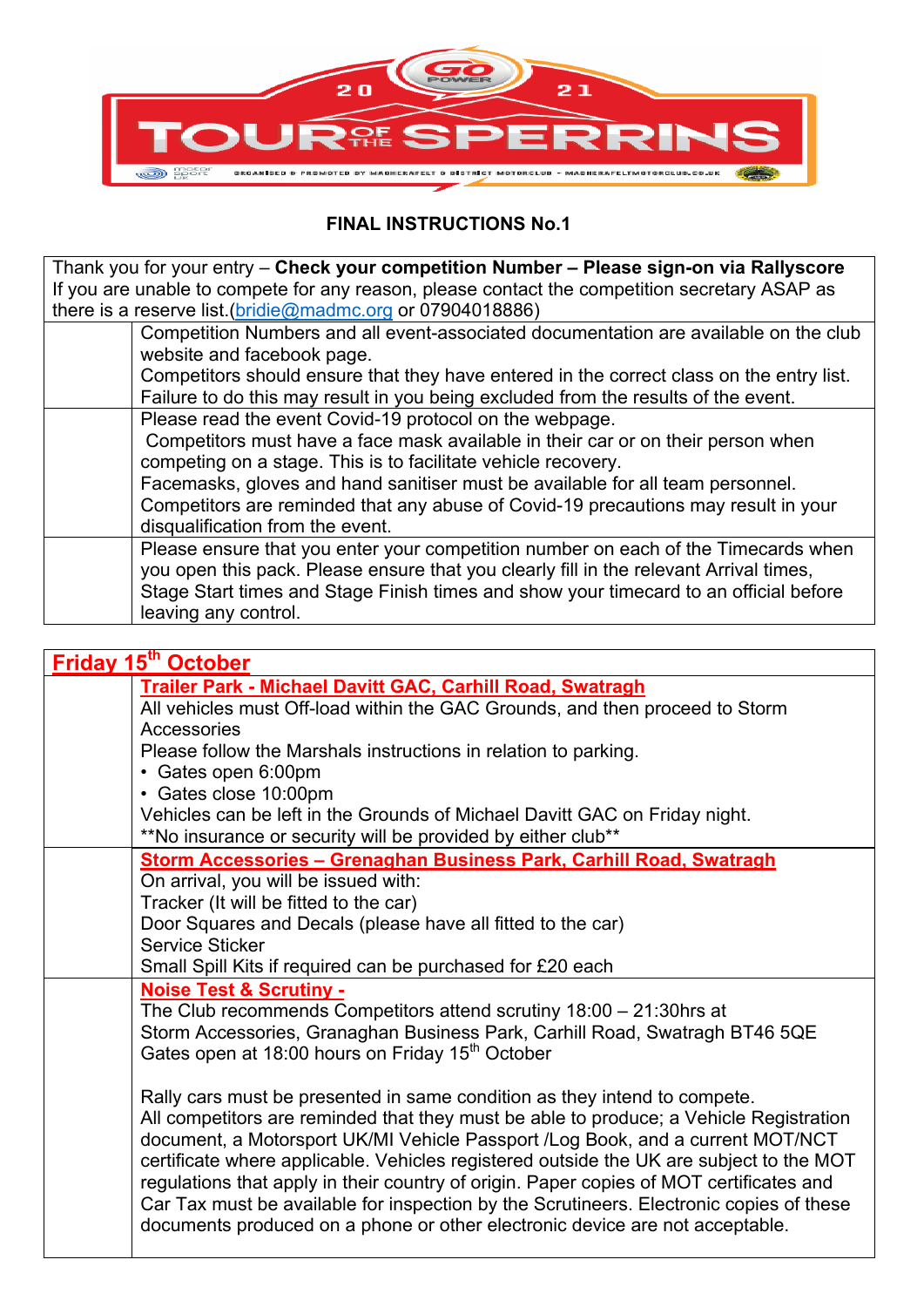| The Scrutineering Team will assess ALL cars, while complying with the Covid guidelines |
|----------------------------------------------------------------------------------------|
| applicable. Helmets, Clothing and Frontal Head Restraints must be produced for         |
| inspection on request.                                                                 |
|                                                                                        |

All cars must carry: OK/SOS board, Warning Triangle, Spill Kit & Sanitizer.

All reports, e.g. Non- Compliance, Noise Schedule, etc will be transferred digitally to the Stewards and the Clerk of the Course.

Failure to attend scrutineering within the time specified = Disqualification.

| <b>Saturday 16th October</b>                                                                                                                                                                                                                                                                                                                                                                                                                                                                                                                                                                                           |  |  |
|------------------------------------------------------------------------------------------------------------------------------------------------------------------------------------------------------------------------------------------------------------------------------------------------------------------------------------------------------------------------------------------------------------------------------------------------------------------------------------------------------------------------------------------------------------------------------------------------------------------------|--|--|
| Trailer Park/Service Area - Michael Davitt GAC, Carhill Road, Swatragh                                                                                                                                                                                                                                                                                                                                                                                                                                                                                                                                                 |  |  |
| One Vehicle per Crew<br>All vehicles must Off-load within the GAC Grounds, and then proceed to Storm<br>Accessories<br>Please follow the Marshals instructions in relation to parking.<br>• Gates open 6:00am                                                                                                                                                                                                                                                                                                                                                                                                          |  |  |
| • Gates close 8:00pm<br>Availability of food:<br>- GAC Grounds Breakfast will be available to purchase from 7:00am to 10:00am<br>Chip Van will be in place from 10:30am<br>Shop available on site for drinks and snacks                                                                                                                                                                                                                                                                                                                                                                                                |  |  |
|                                                                                                                                                                                                                                                                                                                                                                                                                                                                                                                                                                                                                        |  |  |
| Storm Accessories - Grenaghan Business Park, Carhill Road, Swatragh<br>On arrival, you will be issued with:<br>Tracker (It will be fitted to the car)<br>Door Squares and Decals (please have all fitted to the car)<br><b>Service Sticker</b>                                                                                                                                                                                                                                                                                                                                                                         |  |  |
| Small Spill Kits if required can be purchased for £20 each                                                                                                                                                                                                                                                                                                                                                                                                                                                                                                                                                             |  |  |
| <b>Noise Test &amp; Scrutiny -</b><br>Scrutiny will be available on Saturday 16th October 07:00 - 08:30hrs for a fee of £30 at<br>Storm Accessories, Grenaghan Business Park, Garvagh Road, Swatragh BT46 5QE                                                                                                                                                                                                                                                                                                                                                                                                          |  |  |
| Rally cars must be presented in same condition as they intend to compete.<br>All competitors are reminded that they must be able to produce; a Vehicle Registration<br>document, a Motorsport UK/MI Vehicle Passport /Log Book, and a current MOT/NCT<br>certificate where applicable. Vehicles registered outside the UK are subject to the MOT<br>regulations that apply in their country of origin. Paper copies of MOT certificates and<br>Car Tax must be available for inspection by the Scrutineers. Electronic copies of these<br>documents produced on a phone or other electronic device are not acceptable. |  |  |
| The Scrutineering Team will assess ALL cars, while complying with the Covid guidelines<br>applicable. Helmets, Clothing and Frontal Head Restraints must be produced for<br>inspection on request.                                                                                                                                                                                                                                                                                                                                                                                                                     |  |  |
| All cars must carry: OK/SOS board, Warning Triangle, Spill Kit & Sanitizer.                                                                                                                                                                                                                                                                                                                                                                                                                                                                                                                                            |  |  |
| All reports, e.g. Non- Compliance, Noise Schedule, etc will be transferred digitally to the<br>Stewards and the Clerk of the Course.<br>Failure to attend scrutineering within the time specified = Disqualification.                                                                                                                                                                                                                                                                                                                                                                                                  |  |  |
| Paddock:<br>Service vehicles should be spaced in the paddock in a manner that social distancing<br>can be observed. Please obey the instructions of the marshals.                                                                                                                                                                                                                                                                                                                                                                                                                                                      |  |  |